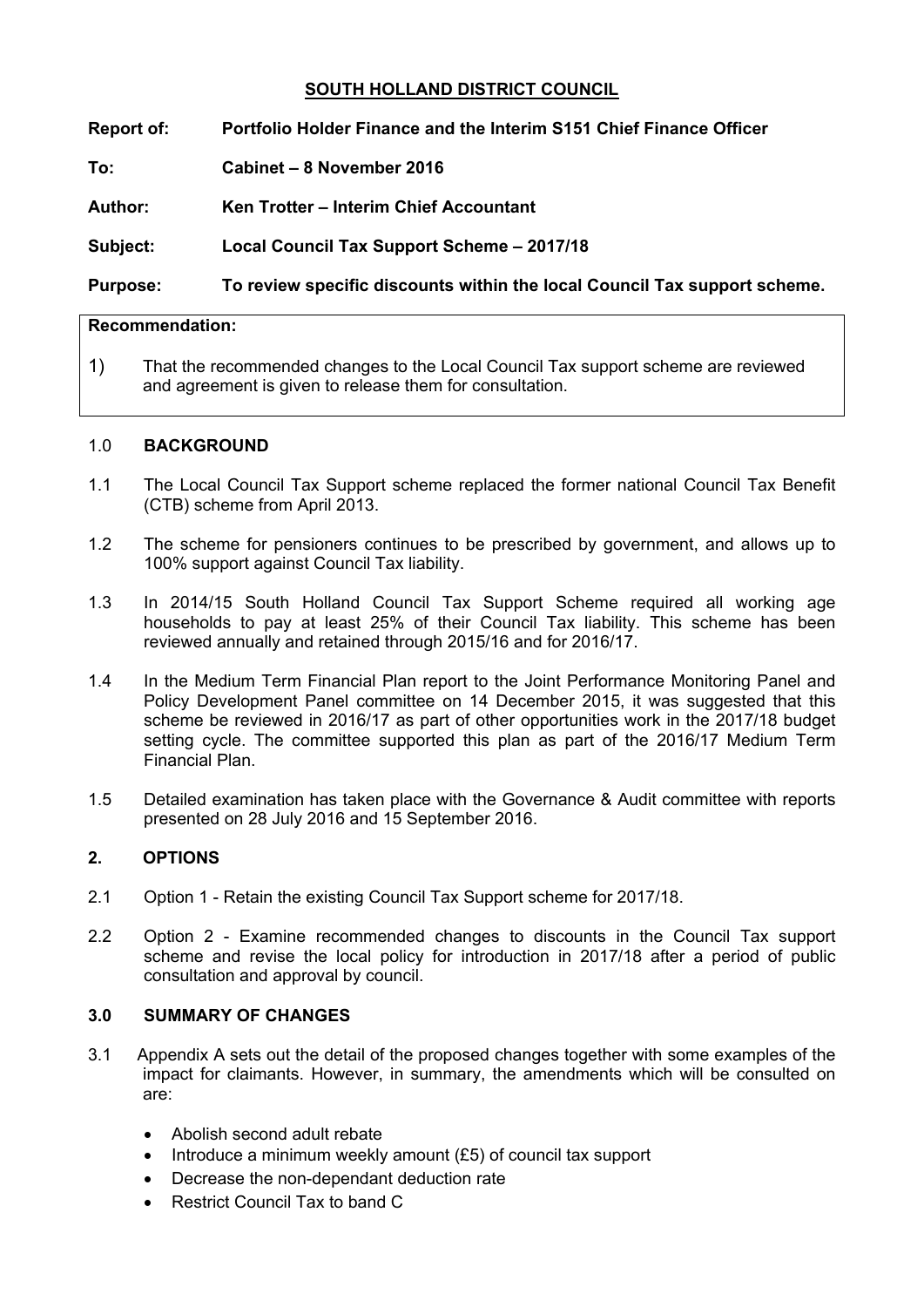- Lower the maximum capital limit to £8,000 (from £16,000)
- Lower the capital threshold to £3,000 (from £6,000)
- Limit the back dating of benefit to 1 month (from 3 months)
- Remove the family premium for new applications of council tax support
- Reduce the maximum level of discount from 75% to 70%

### 4.0 **REASONS FOR RECOMMENDATION**

4.1 The local scheme is now embedded and in its third year of operation. An annual review of discount levels is required, even if there are no changes proposed. National funding for the scheme is diminishing with zero contribution from central government expected by 2019/20 which means that the full cost will be met by the precepting bodies (SHDC, Lincolnshire County Council and the Police).

#### 5.0 **EXPECTED BENEFITS**

5.1 The Council is able to demonstrate that best practice is followed and that they are proactive in examining policies within the financial framework of the Council to ensure value for money criteria is being satisfied.

#### 6.0 **IMPLICATIONS**

### 6.1 **Financial**

- 6.1.1 Council Tax support scheme costs in 2016/17 are forecast to be approximately £4,400,000 (£485,000 cost to the council).
- 6.1.2 Working Age claimants elements cost approximately £1,718,000 with £185,000 (11%) borne by the council
- 6.1.3 The current Medium Term Financial Forecast approved in February 2016 does not include any planned changes to the levels of discounts for working age claimants.
- 6.1.4 Recommended changes to the scheme are highlighted in Appendix A which would reduce the overall cost of support by a maximum of £203,777 (Council £21,865) subject to individual claimant circumstances where multiple discounts are being applied.
- 6.1.5 Individual discount adjustments will affect a maximum of 664 claimants with weekly discount reduction in the range of £0.06 to £26.60 depending on circumstances. The majority of claimants are likely to see a reduction in support of less than £2 per week.
- 6.1.6 The recommended reduction in the overall level of discount to 70% of council Tax will affect 2,848 claimants with weekly discount reduction in the range of £0.01 to £2.10 depending on circumstances. The majority of claimants are likely to see a reduction in support of less than £0.77 per week.
- 6.1.7 Final recommended changes to the scheme after consultation will be presented as part of the Budget options report to Cabinet on 10 January 2016.
- 6.1.8 These changes represent an invest-to-save project with overall costs of £20k anticipated. Lincolnshire County Council has provisionally agreed to contribute £15k with £5k to be funded from the transformation reserve. As part of the consultation with stakeholders the Police and Crime commissioner will be asked to contribute £3k in line with the anticipated reductions in support costs going forward.
- 6.1.9 Software upgrades are required for further changes of a fundamental nature which are in progress with our system provider for operation in the 2018/19 financial year.